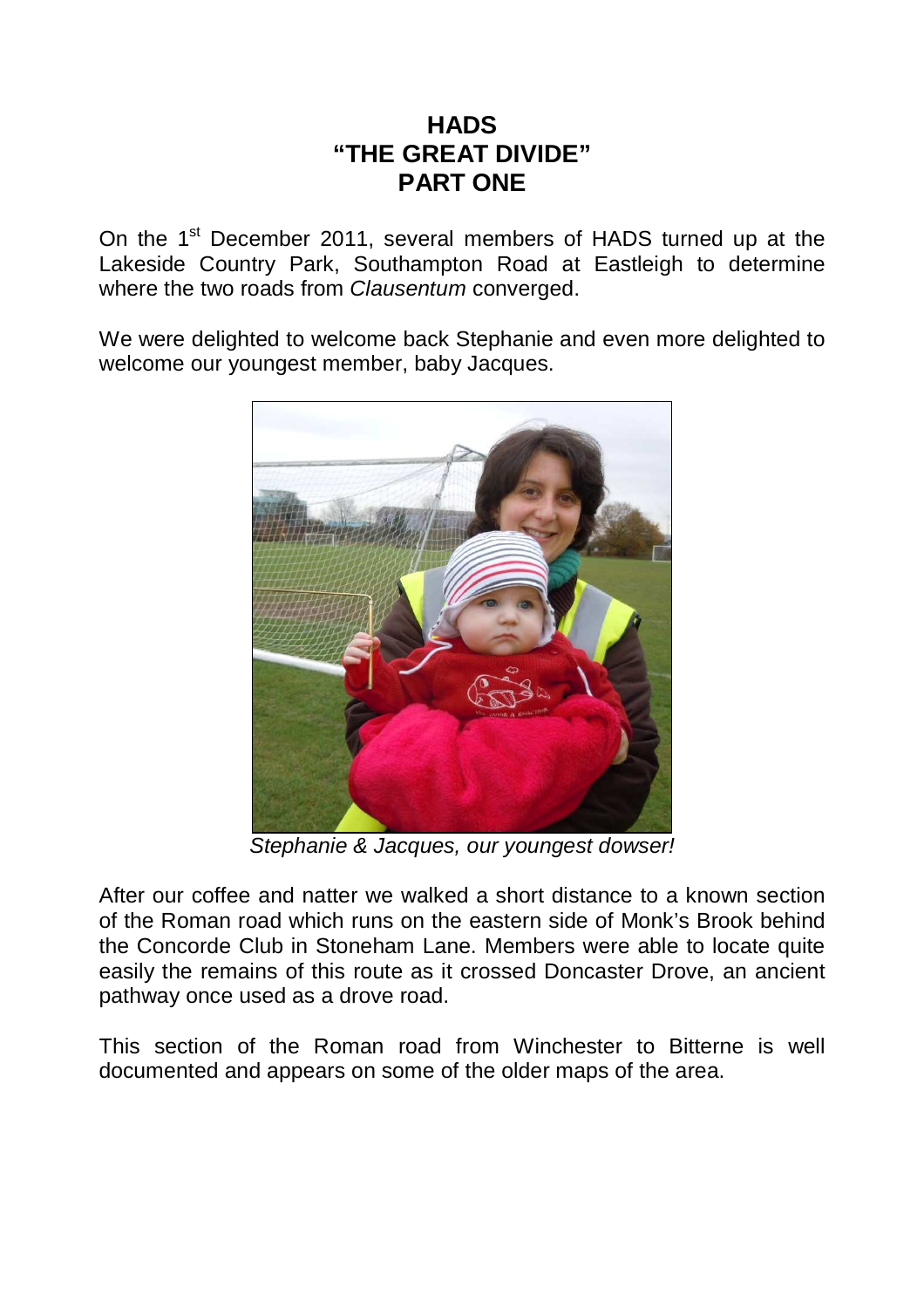

Members on the Roman road at Lakeside



Best of friends!



Roman "agger" at Doncaster Drove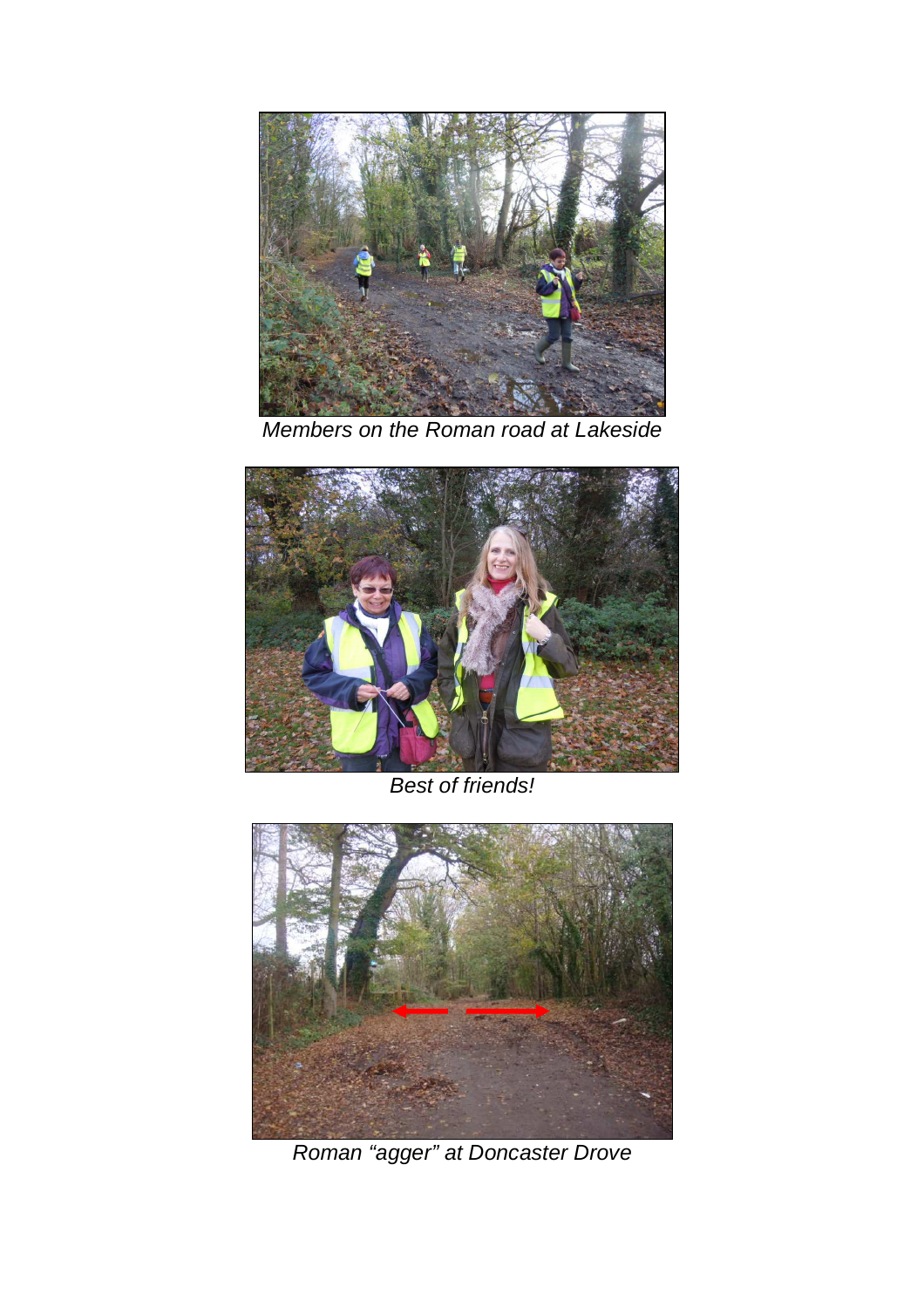

Route of road through the UOS Playing Fields



Location of junction of the two roads. Red route heads towards Portswood whilst the blue route heads towards Mansbridge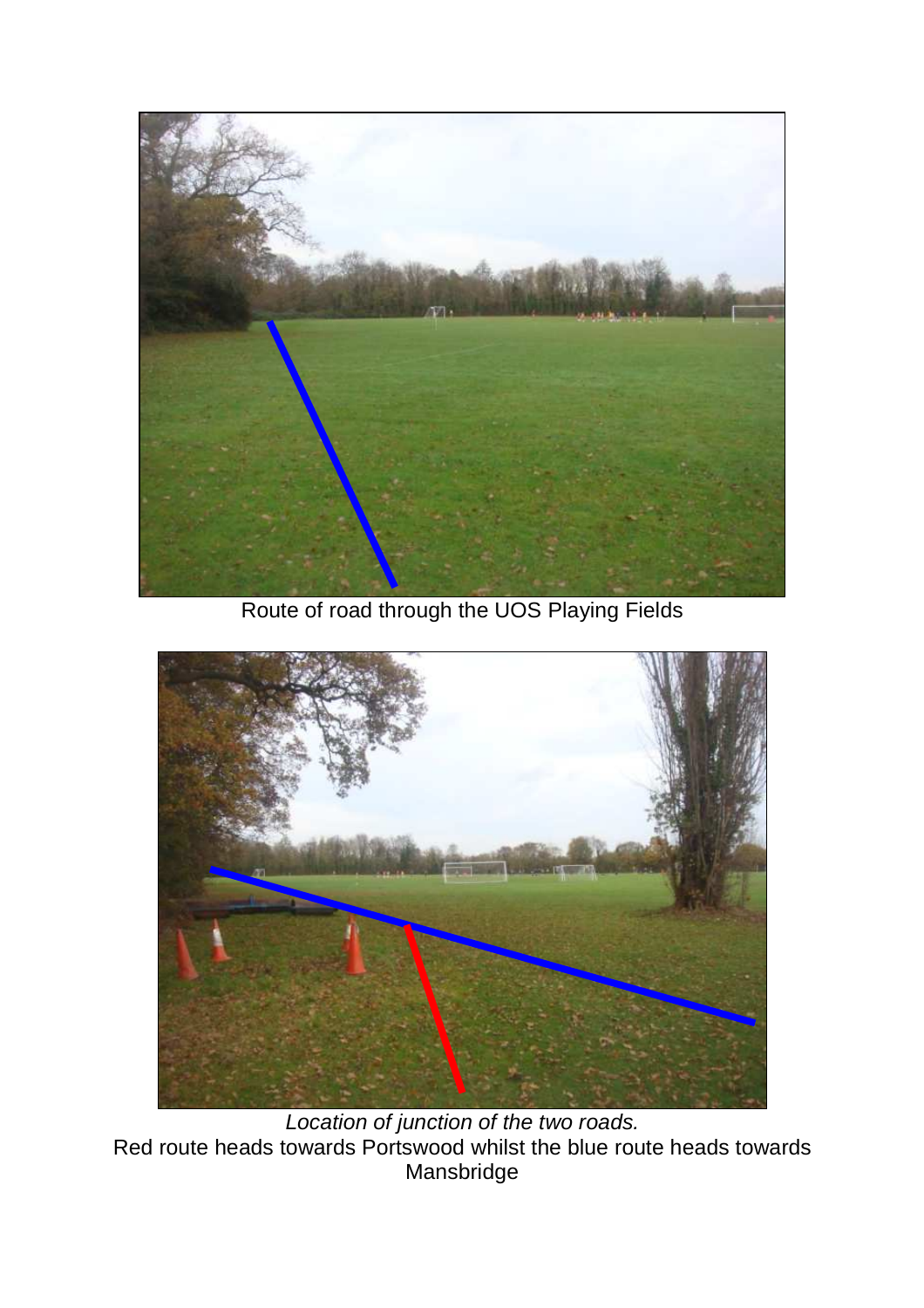

Google plan of junction



The two routes under the M 27